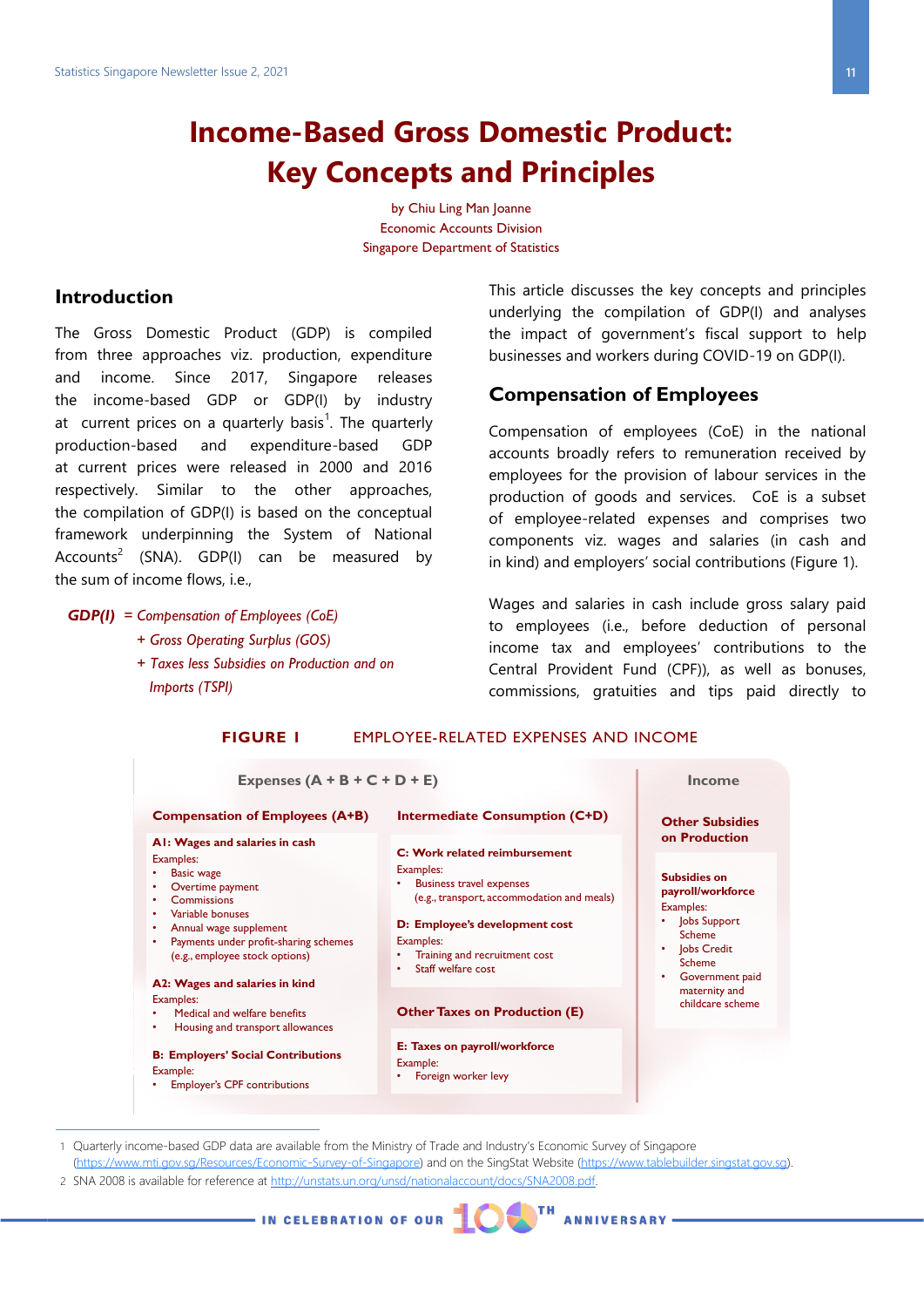the employees by a third parties. Wages and salaries in kind refer to the cost incurred by employers for the provision of goods and services to the employees for free or at a discount (e.g., housing allowances).

Employers' social contributions are payments or contributions made by employers to provide social benefits for their employees. An example of employers' social contributions in Singapore is the employers' contributions to CPF on behalf of their employees.

CoE, however, excludes reimbursements of work-related expenses incurred by employees (e.g., transportation expenses incurred on business travel). Such work-related reimbursements are treated as operating expenses (or intermediate consumption) incurred by employers for their employees to carry out their work duties.

Taxes payable by employers in the wage and salary bill (e.g., foreign worker levy) are excluded from CoE. Such taxes are treated as other taxes on production in the national accounts, similar to taxes on buildings, land and any other assets used in the production process. The remuneration of self-employed individuals (e.g., working owners of unincorporated enterprises or sole proprietors) is considered as mixed income under gross operating surplus, rather than CoE.

## **Gross Operating Surplus**

The Gross Operating Surplus (GOS) refers to income generated by enterprises from the production of goods and services. GOS is a measure of the surplus accruing to owners from production before deducting any explicit or implicit interest charges, rent<sup>3</sup> or other property incomes payable on financial assets, land and other natural resources.

GOS in national accounts differs from the concept of profit and loss in business accounting<sup>4</sup>. For example, unlike company's business profits, GOS excludes incomes from capital gains and property incomes (e.g., interest and dividend) as these do not accrue from the company's production of goods and services. Likewise, capital losses and property incomes paid are excluded from GOS.

## **Taxes Less Subsidies on Production and on Imports**

Taxes less subsidies on production and on imports (TSPI) comprise taxes on products and other taxes less subsidies on production.

*TSPI = Taxes on Products (TOP) + Other Taxes less Subsidies on Production (OTSP)*

TOP are taxes payable per unit of goods or services when they are produced, delivered, sold, transferred, or disposed of by their producers. Examples of TOP include Goods & Services Tax (GST) and Custom & Excise Tax (Figure 2).

OTSP consist of taxes payable (and subsidies receivable) on the land, assets, labour, etc., employed in production that are independent of the quantity or value of the goods and services produced. Examples of other taxes on production include foreign worker levy and property tax payable by enterprises. On the other hand, an example of other subsidies on production is the Jobs Support Scheme (JSS), which entail wage support by the government that help employers retain their local employees amidst the economic downturn caused by COVID-19. Notably, not all taxes levied by the government are treated as TOP or other taxes on production as described above. For example, personal and corporate income taxes are treated as current taxes levied on the incomes of households and corporations while development charge is treated as capital taxes.

#### **FIGURE 2** CLASSIFICATION OF TAXES IN THE SNA

#### **Taxes on Products** Examples: • Goods and Services Tax (GST)

- •Custom and excise tax
- • Certificate of Entitlement (COE)

## **Capital Taxes**

- Example: • Development charge \*
- **Other Taxes on Production** Examples:

#### •Property tax

• Foreign worker levy

**Current Taxes on Income, Wealth, etc**

#### Examples: •Personal income tax

- Corporate income tax
- \* Development charge is a tax that is levied when planning permission is granted to carry out development projects that increase the value of the land. For instance, (i) rezoning to a higher value use or (ii) increasing the plot ratio.

•

4 Refer to details in Chapter 7 of the OECD's Understanding National Accounts on 'Profits and Gross Operating Surplus: Not to be Confused' at [https://www.oecd.org/sdd/UNA](https://www.oecd.org/sdd/UNA-2014.pdf)-2014.pdf.

- IN CELEBRATION OF OUR T **ANNIVERSARY** 

<sup>3</sup> Based on the SNA, a distinction is made between rent and rental. Rent is a form of property income derived from non-produced assets such as land, while rental is payable under operating leases relating to produced assets, including dwellings and buildings.